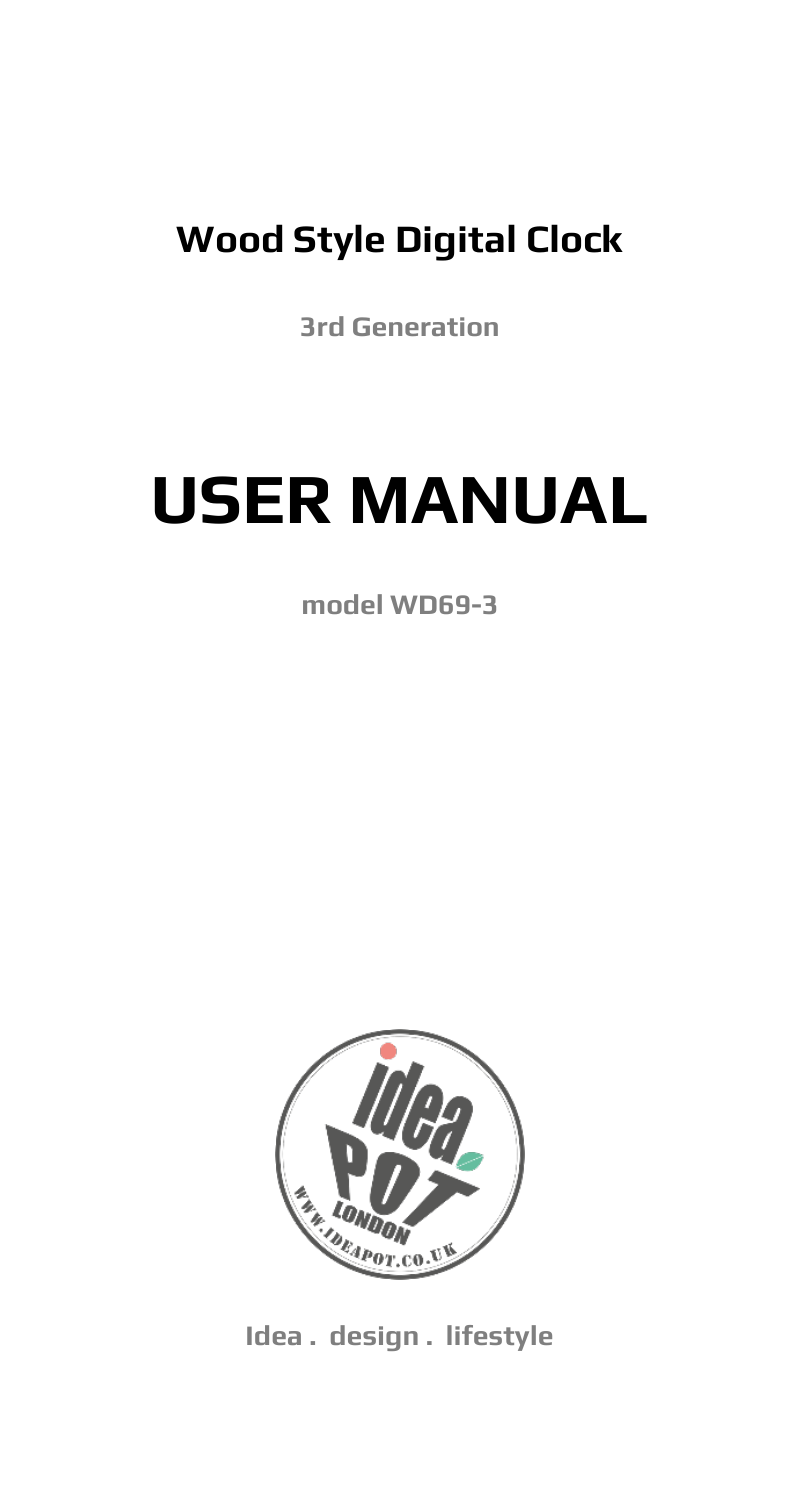### **Contents**

| To switch off the alarm  8    |
|-------------------------------|
|                               |
| To adjust alarm volume 9      |
| Adjusting Brightness Level 10 |
| Displaying Temperature  10    |
|                               |
|                               |
|                               |
|                               |
|                               |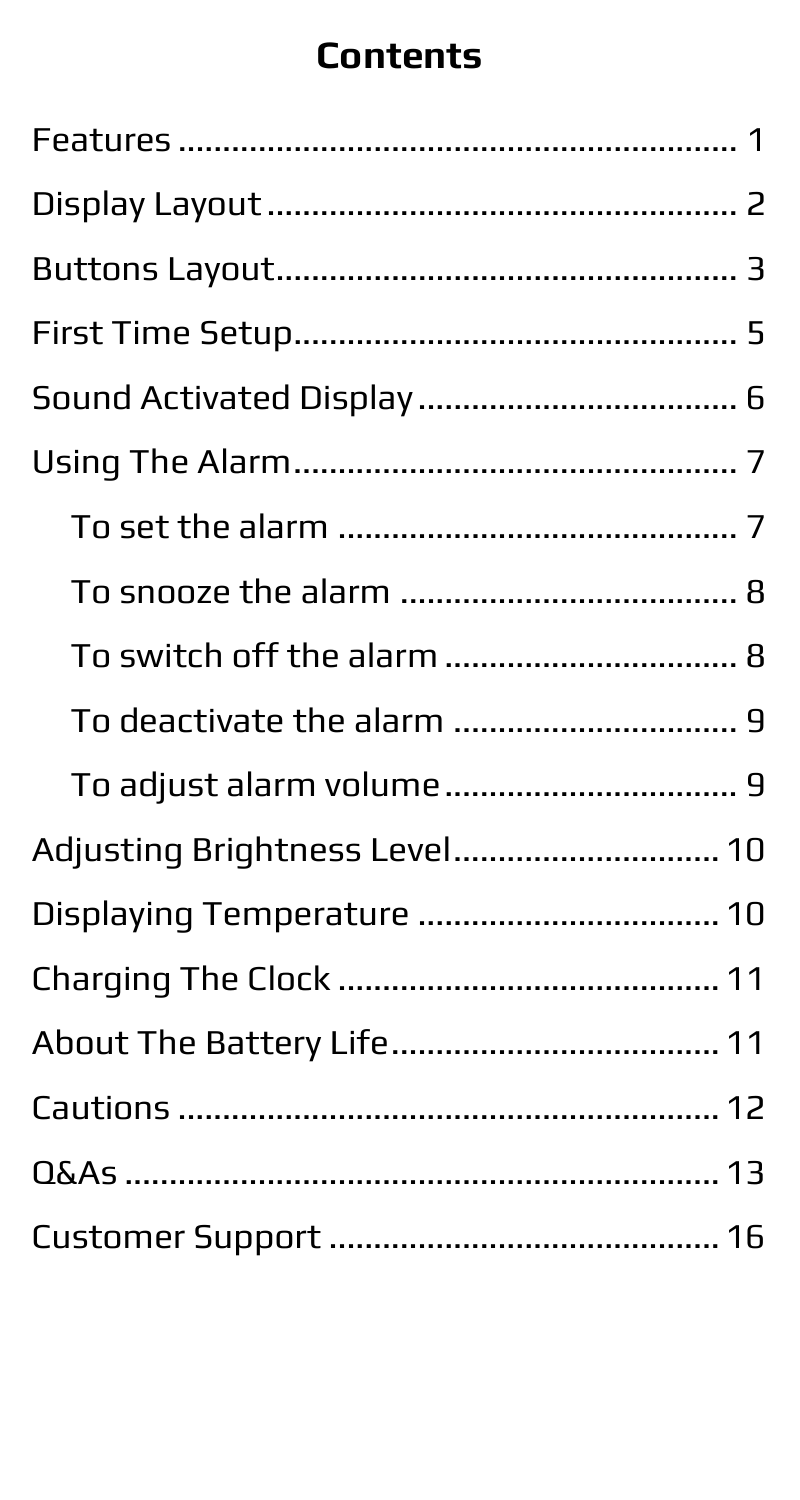### <span id="page-2-0"></span>**Features**

- Sound activated display
- 3 separate alarms
- Touch to snooze
- Adjustable alarm volume
- Weekday alarm
- Display date (adjustable date format) and day
- Display approximate room temperature (℃ or F)
- Adjust daytime brightness and night-time brightness respectively
- Rechargeable
- A main switch to save the power when not using
- Many colour options to fit your need

### **Package Includes:**

clock × 1 USB cable (1.50 metres) × 1 user manual × 1

### **Weight (clock only):**

208±10g

### **Dimension:**

15.30cm×4.20 cm×7cm 6"×1.65"×2.76"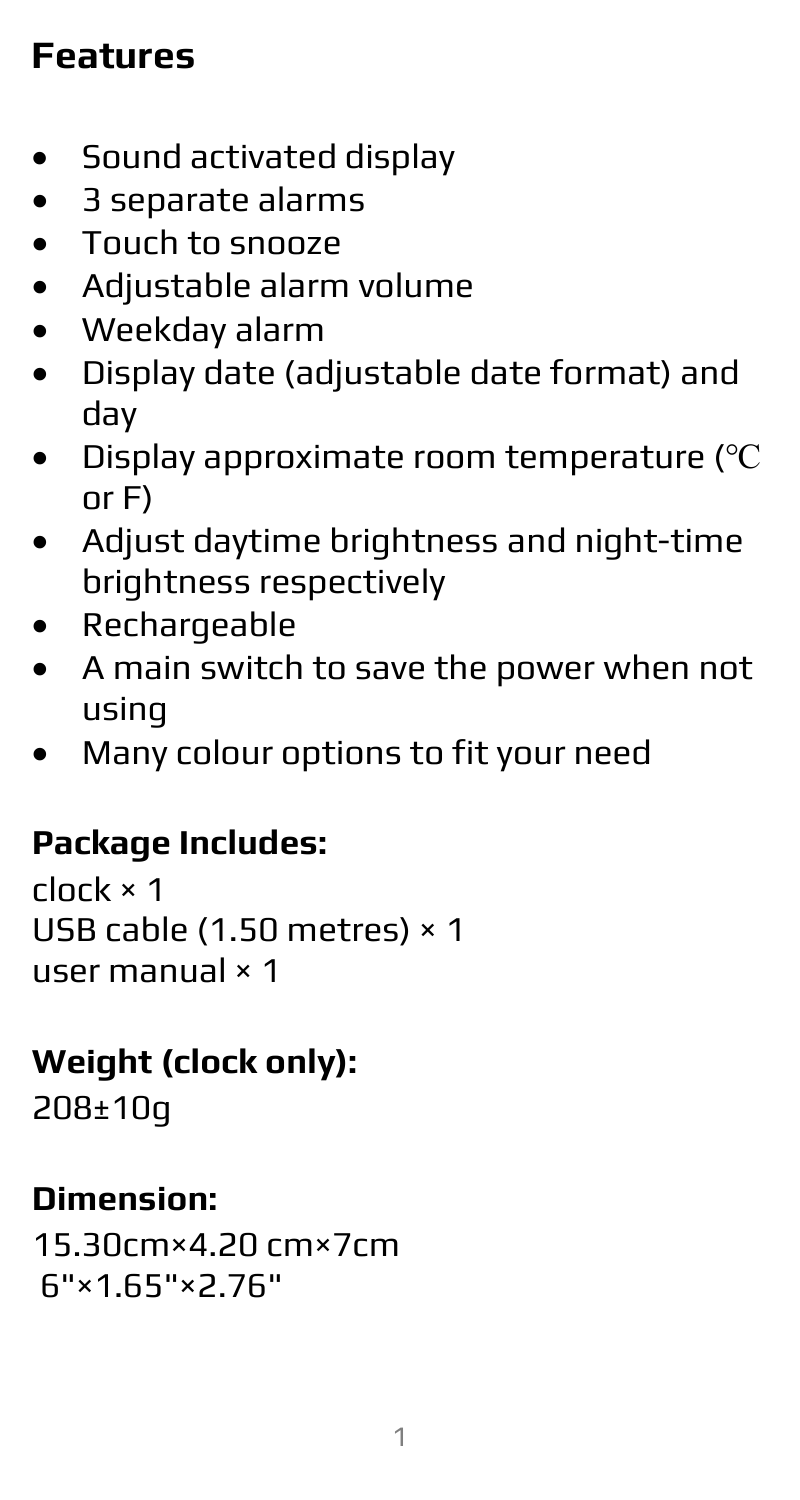# <span id="page-3-0"></span>**Display Layout**

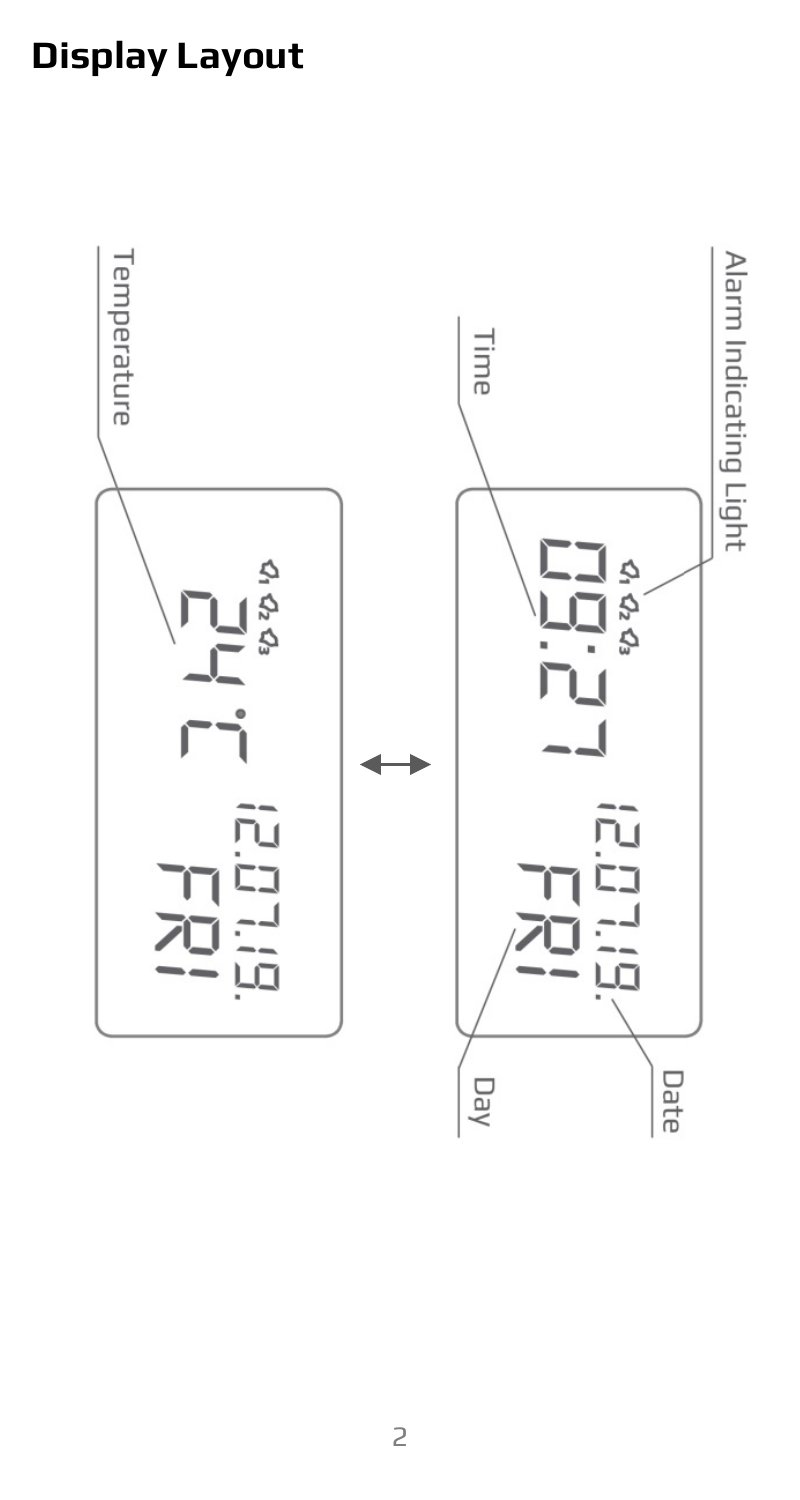### <span id="page-4-0"></span>**Buttons Layout**



Functions of buttons are explained on the next page.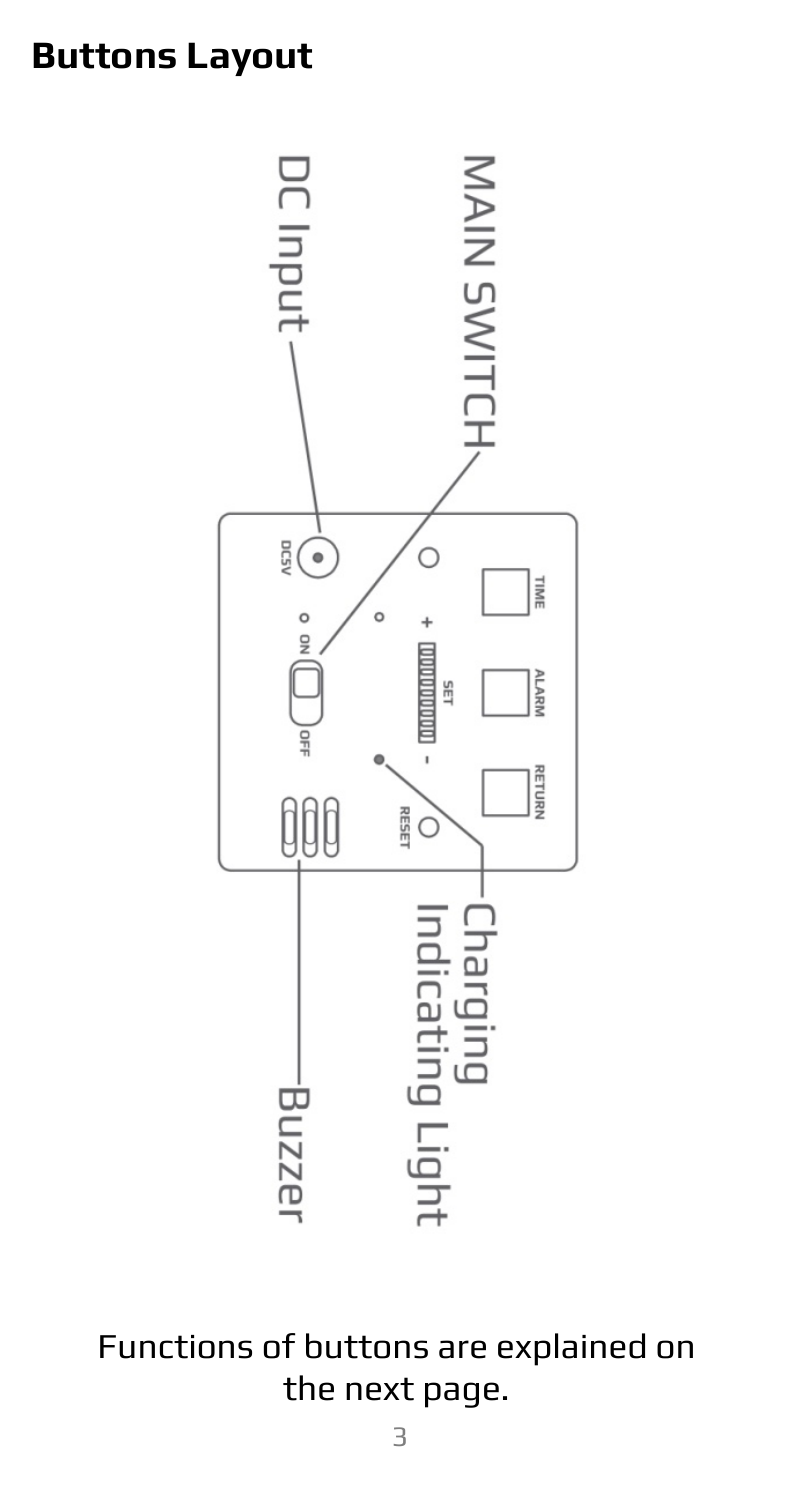| <b>TIMF</b> | Press: switch between display mode 1<br>  (dp - 1) and display mode 2 (dp - 2). |
|-------------|---------------------------------------------------------------------------------|
|             | Press and hold: start setting the clock.                                        |

| AI ARM | Press when the bell symbol is flashing:<br>switch off the alarm for this day. |
|--------|-------------------------------------------------------------------------------|
|        | Press and hold: start setting the alarm.                                      |

| <b>RETURN</b> | Press in Normal Display Mode: switch<br>Sound Activated Display (Sd) on/off. |
|---------------|------------------------------------------------------------------------------|
|               | Press during setting: return to normal<br>display mode.                      |
|               | Press and hold in Normal Display Mode:<br>enter Volume Setting (V).          |

| <b>SET</b> | Press in Normal Display Mode: enter<br>Brightness Level Setting (L).          |
|------------|-------------------------------------------------------------------------------|
|            | Press during setting: confirm the<br>current setting and go to the next item. |
|            | Turn during setting: change the value<br>of current setting.                  |

| RESET   Restore the default factory settings. |  |
|-----------------------------------------------|--|
|-----------------------------------------------|--|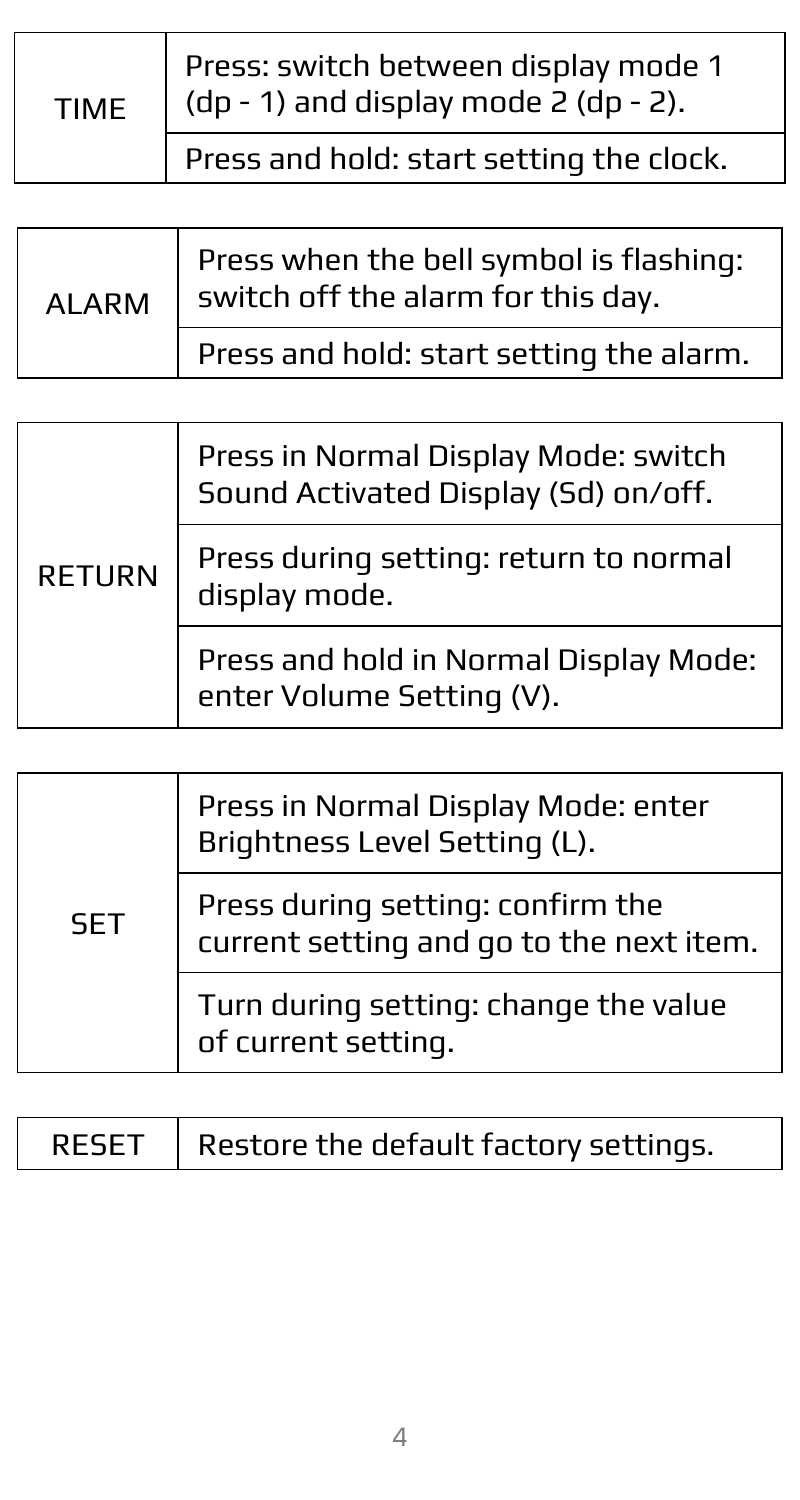# <span id="page-6-0"></span>**First Time Setup**

- 1. Switch on the clock with MAIN SWITCH.
- 2. Press and hold 'TIME' (the button at the back of the clock) for 3 seconds until a beep is heard. **Turn** 'SET' to change the value of the flashing item. **Press** 'SET' to confirm and go to the next item.
- 3. After successively setting date format (DMY/YMD/MDY), year, month, date, hour, minute, clock format (24/12H), temperature unit (℃/F), the clock returns to Normal Display Mode.
- 4. Briefly press 'RETURN' to switch Sound Activated Display on/off (explained on page 6).

Please note:

- 'SET' works both as a rotary knob and a button to press.
- At any point of setting, press 'RETURN' to go back to Normal Display Mode.
- During setting, the clock returns to Normal Display Mode if no operation is performed in 60 seconds.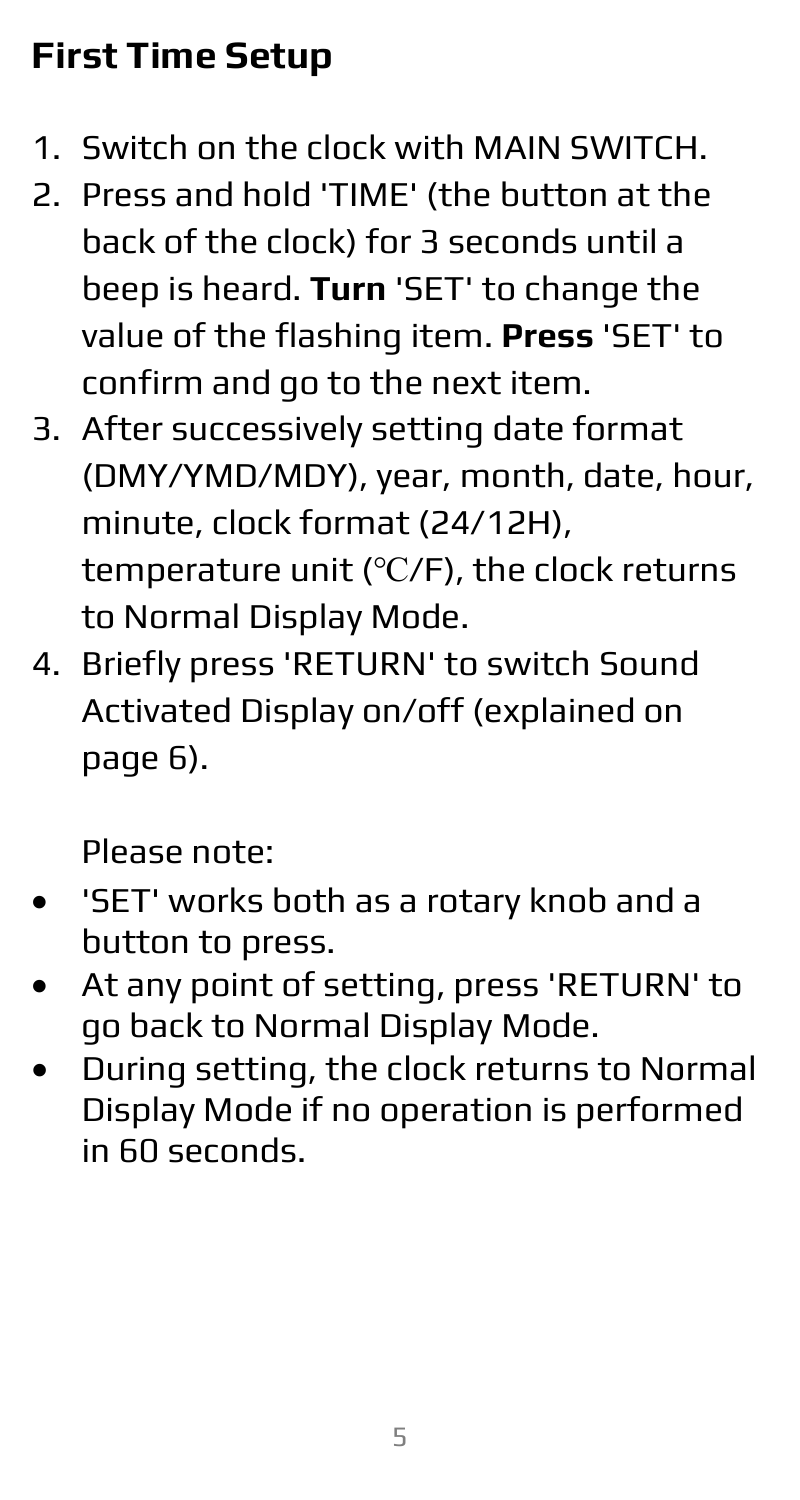# <span id="page-7-0"></span>**Sound Activated Display**

- 1. In Normal Display Mode, briefly press 'RETURN' to switch Sound Activated Display on ('on Sd') or off ('-- Sd').
	- 'on Sd': display goes to sleep after 10 seconds if it is quiet in the room.
	- '-- Sd': display stays on permanently.
- 2. Waking up the display: making a sound near the clock, such as tapping the clock, knocking the table, and clapping or clicking fingers over the clock.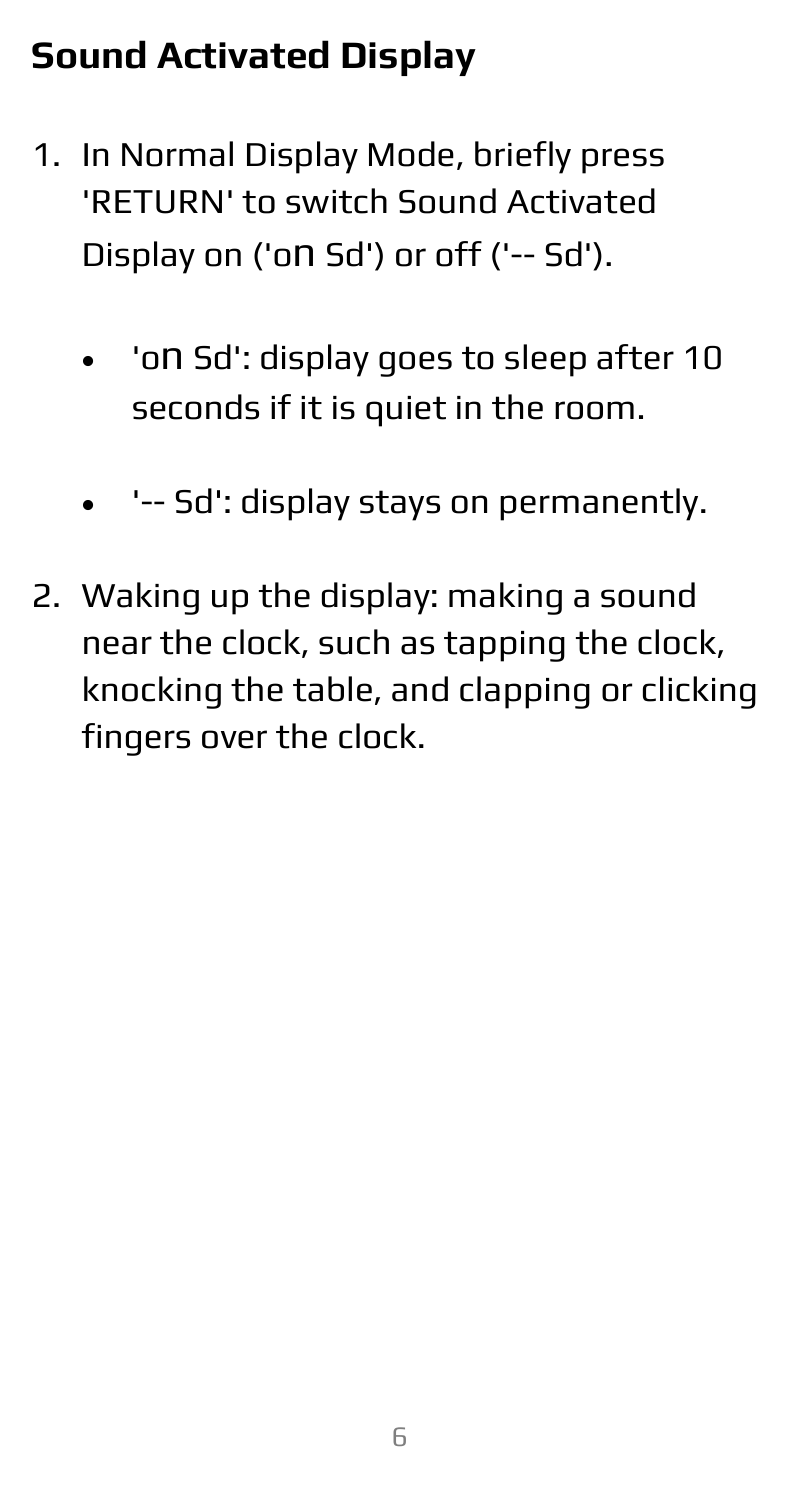# <span id="page-8-0"></span>**Using The Alarm**

### <span id="page-8-1"></span>**To set the alarm**

- Maximum of 3 alarms can be set at different time, displaying as 'A1' (Alarm 1), 'A2' (Alarm 2), 'A3' (Alarm 3).
- On display, a bell symbol followed by a number (1, 2 or 3) indicates which alarm is active
- 1. Press and hold 'ALARM' for 3 seconds until a beep is heard.
- 2. **Turn** 'SET' to change the symbol '--' to 'on' to activate Alarm 1, or leave it as '-- ' to deactivate Alarm 1. **Press** 'SET' to confirm and go to hour setting.
- 3. **Turn** 'SET' to set hour, **press** 'SET' to confirm and go to minute setting.
- 4. **Turn** 'SET' to set minute, **press** 'SET' to confirm and go to Alarm 2 setting.
- 5. Repeat step 2, 3, 4 to set Alarm 2 and Alarm 3 successively.
- 6. After all 3 alarm settings, set Weekday Alarm (display as 'E'). **Turn** 'SET' to choose between '-- E' and 'on E', then **press** 'SET' to return to Normal Display Mode.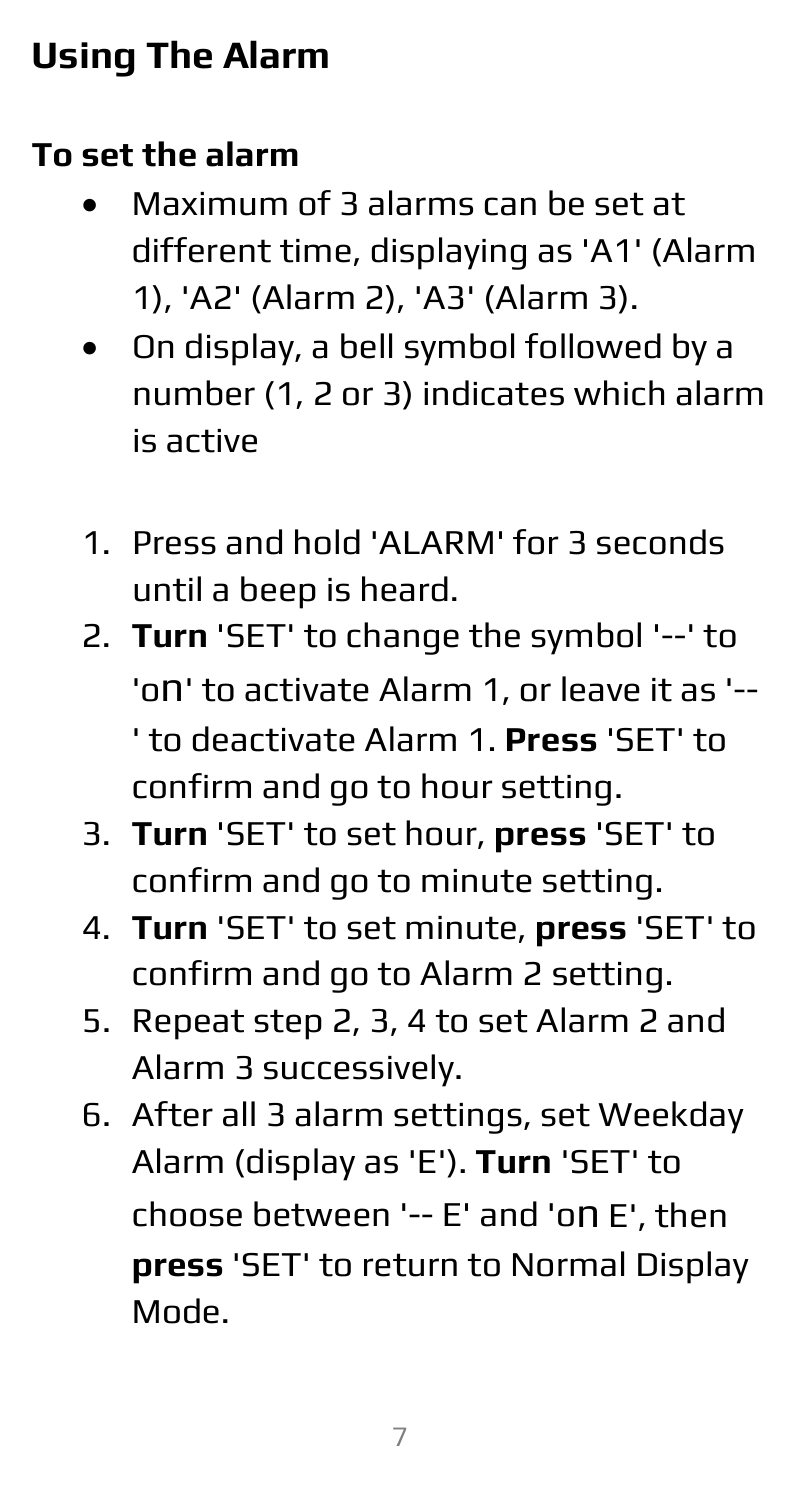- ' on E': alarm works Monday to Friday.
- '-- E': alarm works 7 days a week.
- Weekday Alarm applies to any activated alarm.

#### <span id="page-9-0"></span>**To snooze the alarm**

• Touch top center of the clock to snooze. Alarm can be snoozed 5 times, 5 minutes between each snooze. After 5 snoozes, alarm switches off and will come on again at the same time the next day.

#### <span id="page-9-1"></span>**To switch off the alarm**

- Press 'ALARM' while the bell symbol is flashing to switch off the alarm and it will come on again at the same time the next day.
- The bell symbol starts flashing when the alarm rings, and becomes consistently lit once the alarm is switched off.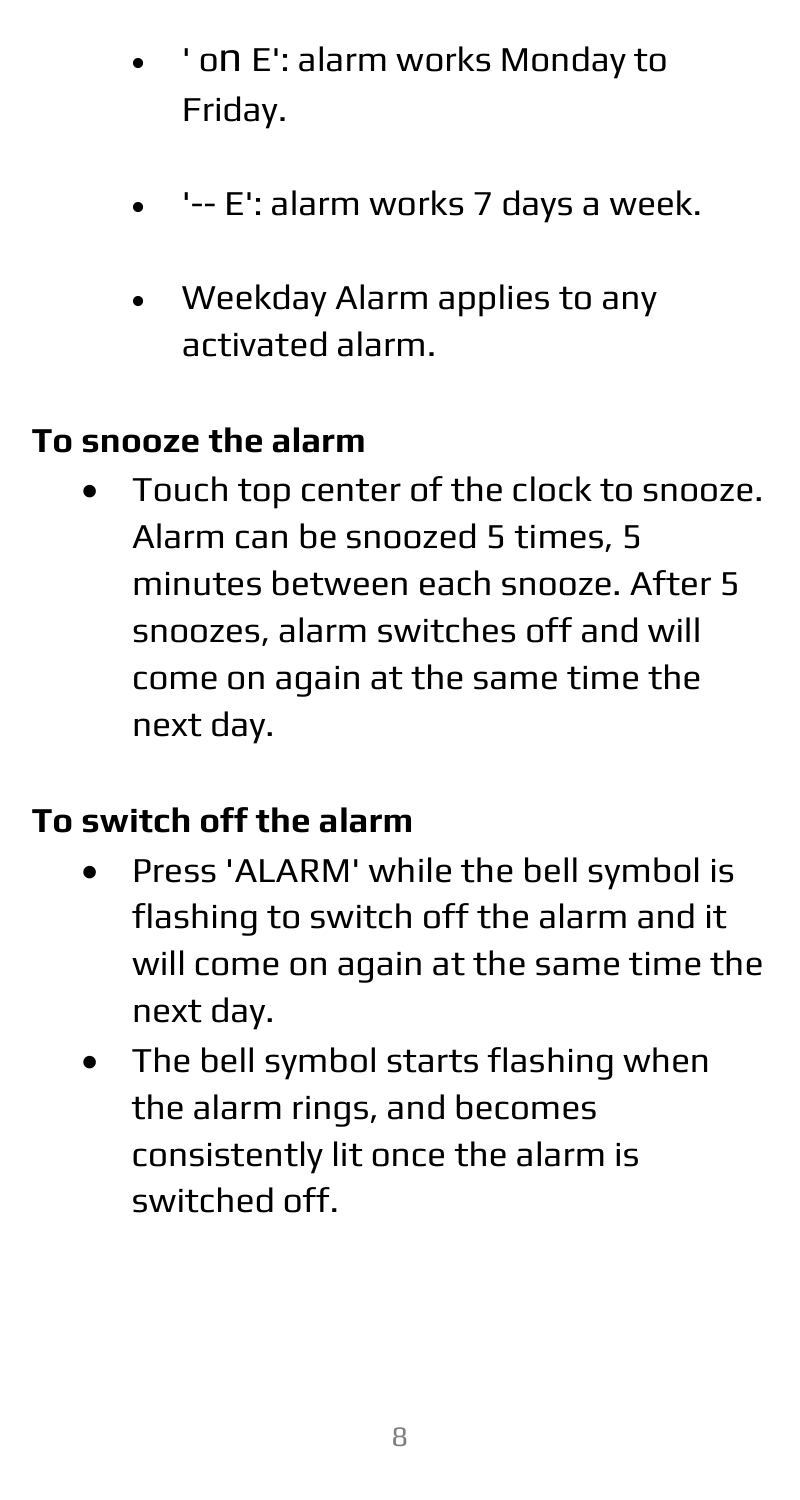### <span id="page-10-0"></span>**To deactivate the alarm**

• Go to Alarm Setting to switch 'on A1/2/3' to '-- A1/2/3', then the bell symbol disappears in Normal Display Mode.

### <span id="page-10-1"></span>**To adjust alarm volume**

- In Normal Display Mode, press and hold 'RETURN' for 3 seconds until a beep is heard.
- Turn 'SET' to switch between 'V 0', 'V 1', 'V 2' and 'V 3' (from low to high).
- Briefly press 'RETURN' or 'SET' to go back to Normal Display Mode.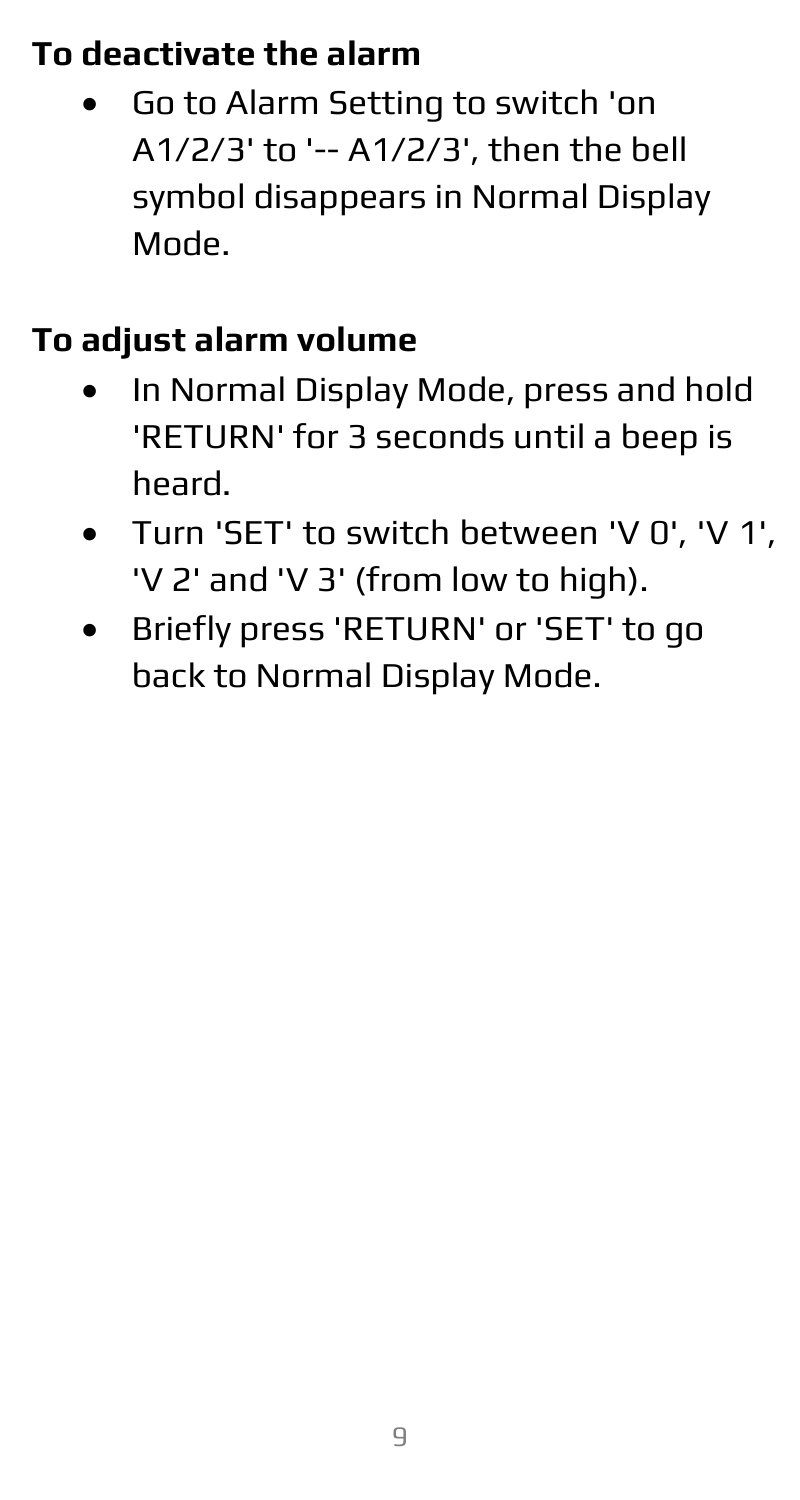# <span id="page-11-0"></span>**Adjusting Brightness Level**

- Clock comes with 3 display brightness levels, from the dimmest level 1 to the brightest level 3.
- Default brightness setting: level 2 7:00 - 19:00 level 1 19:00 - 7:00 The brightness automatically switches according to time.
- 1. In Normal Display Mode, briefly **press** 'SET'.
- 2. T**urn** 'SET' to switch between 'L 1', 'L 2'  $A<sub>1</sub>$  and 'L 3'.
- 3. Press 'SET' or 'RETURN' to go back to Normal Display Mode.

# <span id="page-11-1"></span>**Displaying Temperature**

• In Normal Display Mode, briefly press 'TIME' to switch between display mode 1 ('dp - 1') and display mode 2 ('dp - 2').

'dp - 1': clock alternatively displays time (10 seconds), and temperature (5 seconds).

'dp - 2': clock displays time only.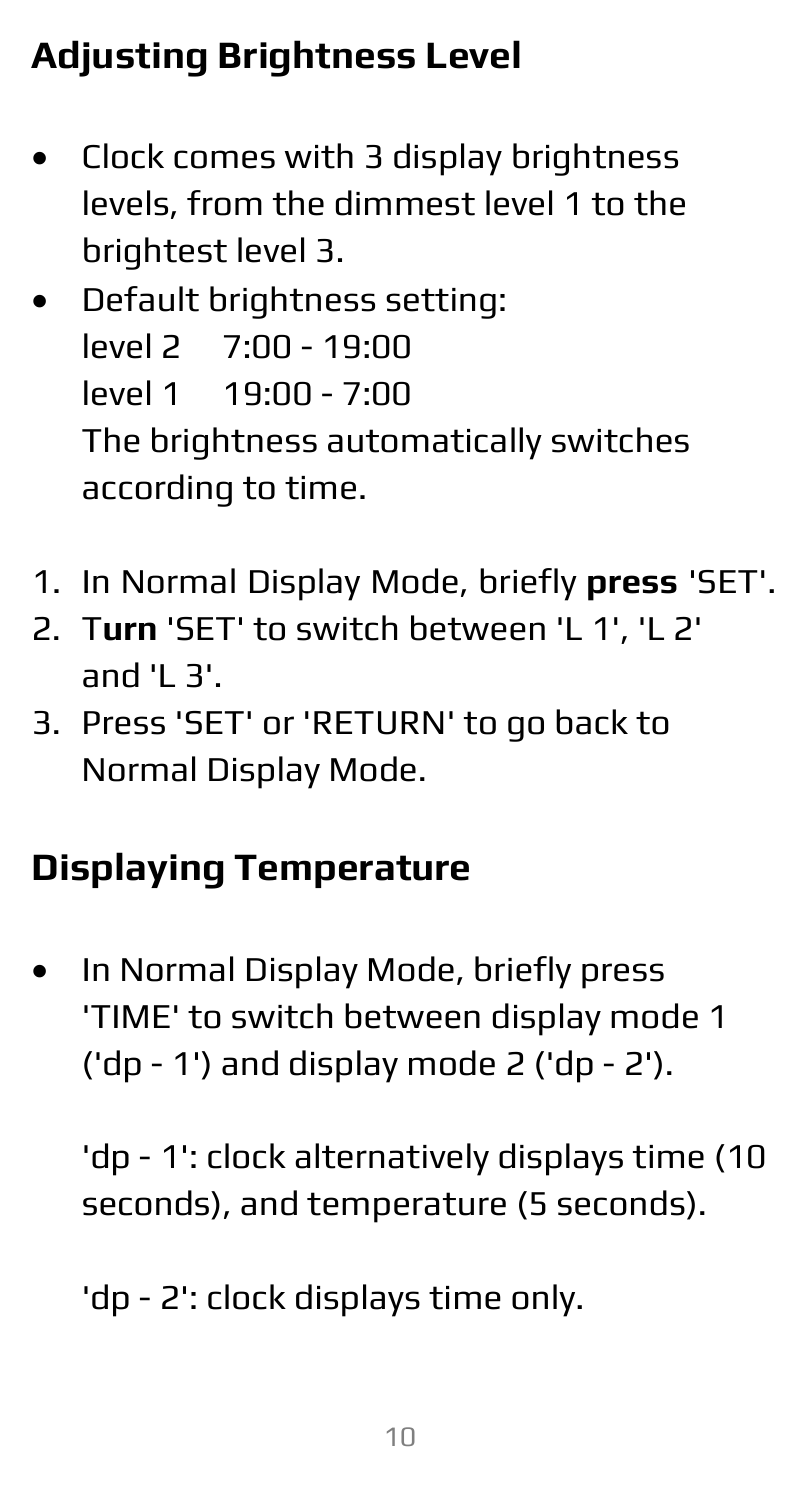# <span id="page-12-0"></span>**Charging The Clock**

- The clock can be left plugged in to use, or please fully charge it before use.
- Use the provided USB cable to connect the clock to a USB socket (either a device or a USB plug).
- It takes approximate 6 hours to fully charge the clock.
- Whilst charging, CHARGING INDICATING LIGHT is on.
- When the battery level is low, the display flashes as a reminder of charging the clock.

# <span id="page-12-1"></span>**About The Battery Life**

- Using the clock with Sound Activated Display on, battery can last for months.
- When display is set to stay on permanently, battery life is shortened.
- When not using, use 'MAIN SWITCH' to switch off the clock.
- This clock memorizes all settings even when it is switched off. Please note: setting might be needed after a long time without charging.
- A brighter display uses more power.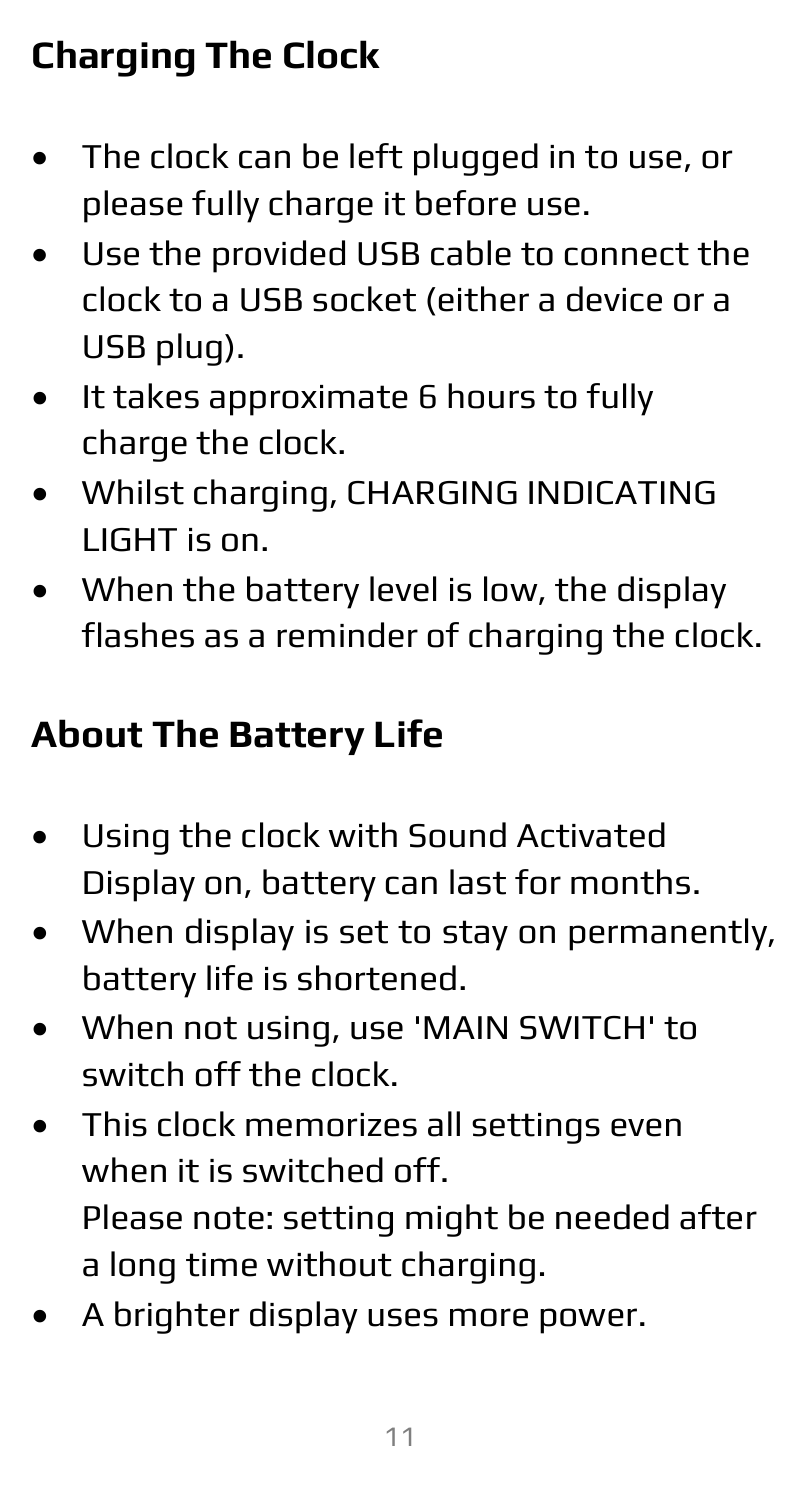### <span id="page-13-0"></span>**Cautions**

- Input voltage: 5V.
- DO NOT use the clock in high humidity areas.
- Operating temperature: -10℃ ~ 50℃.
- Contains a 2000mA lithium battery. Please check with local authority for recycling and disposal methods.
- Package recycles as paper/cardboard.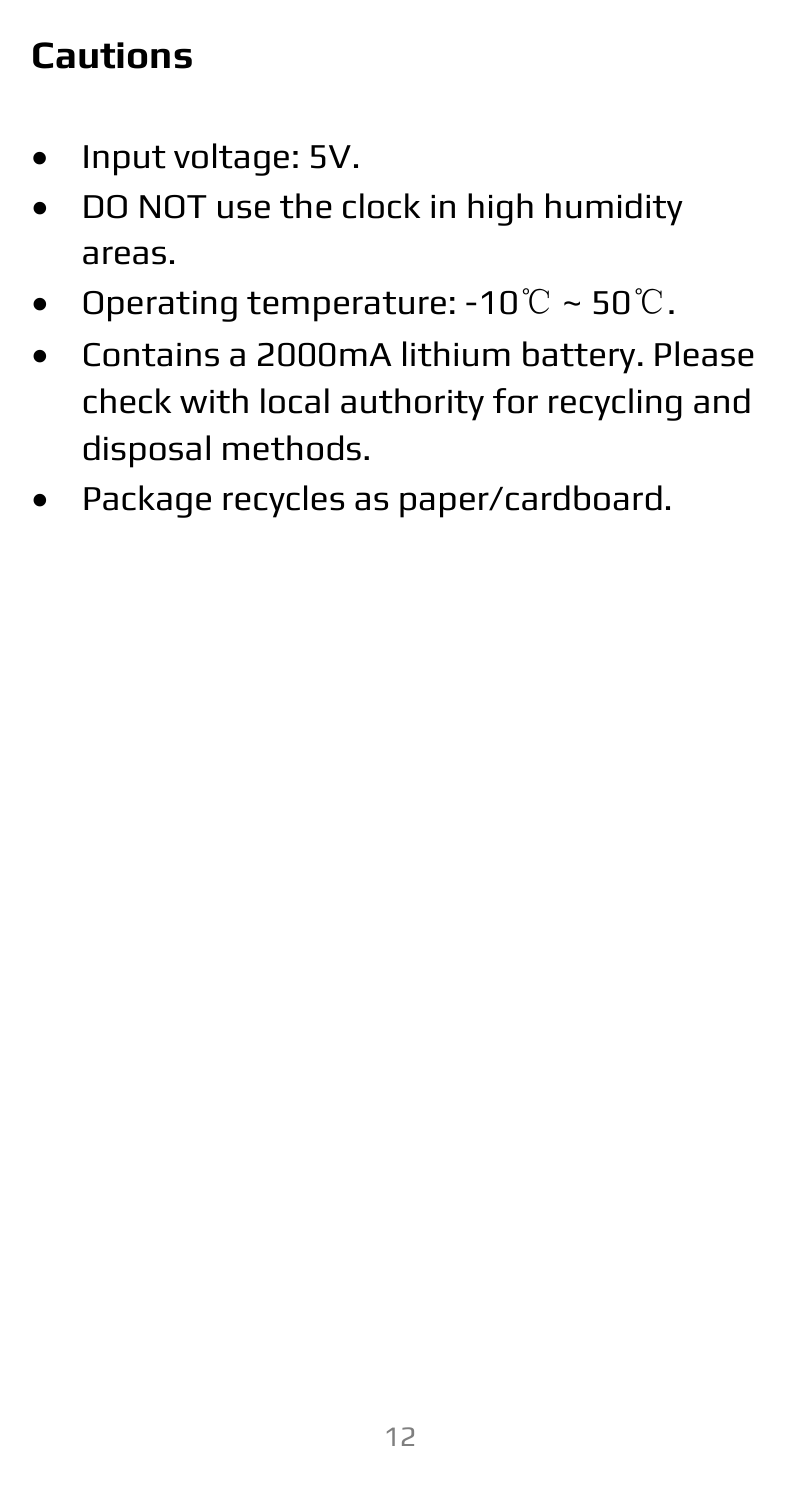### <span id="page-14-0"></span>**Q&As**

- Q: Why does my clock stay lit permanently? A: It is because Sound Activated Display is off ('-- Sd'). Please briefly press 'RETURN' to switch on this function ('on Sd').
- Q: I have switched on Sound Activated Display, why doesn't the display come on when I make a sound in the room? A: The clock is sensitive to the sound near it, try to knock the clock or the table. Normal background noise away from the clock does not trigger on the display, unless it is loud enough.
- Q: Can I connect the clock into any USB socket?

A: The clock has an input voltage of 5V. Most USB sockets (on a device or a USB plug) provide the same output voltage. Please check its label to be sure.

• Q: Why is the charging time shorter/longer than 6 hours? A: The charging time may vary depending on the output current of the USB socket.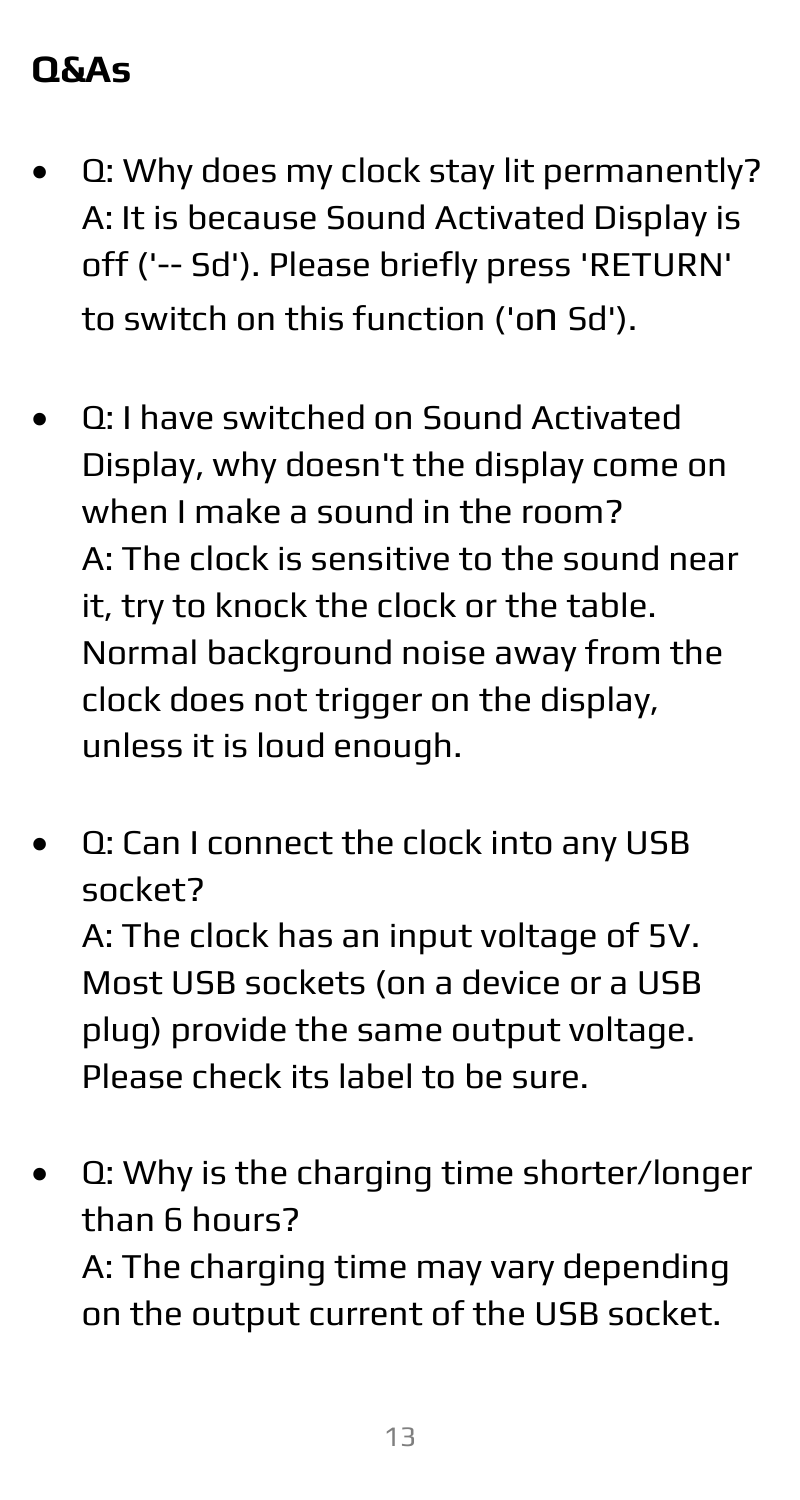• Q: Why does the battery of my clock go flat after only a few days? A: The battery life is shortened when the

display is set to stay on permanently.

Please go for one of the following options:

- 1. Switch on Sound Activated Display.
- 2. Keep the clock plugged in.
- Q: I have switched on Sound Activated Display, why is the battery life shorter than I expected? A: The battery life also depends on the way

the clock is used, such as the use of the alarm, the display brightness level, and how often the display is triggered on.

- Q: Why does my clock keep flashing? A: When the battery level is low, the display flashes as a reminder of charging the clock. Please charge it.
- Q: Can I take the clock with me to travel? A: Yes. Please turn 'MAIN SWITCH' to 'off' before you put it in your luggage. When taking a flight, please check the airline policy for carrying devices with built-in lithium batteries.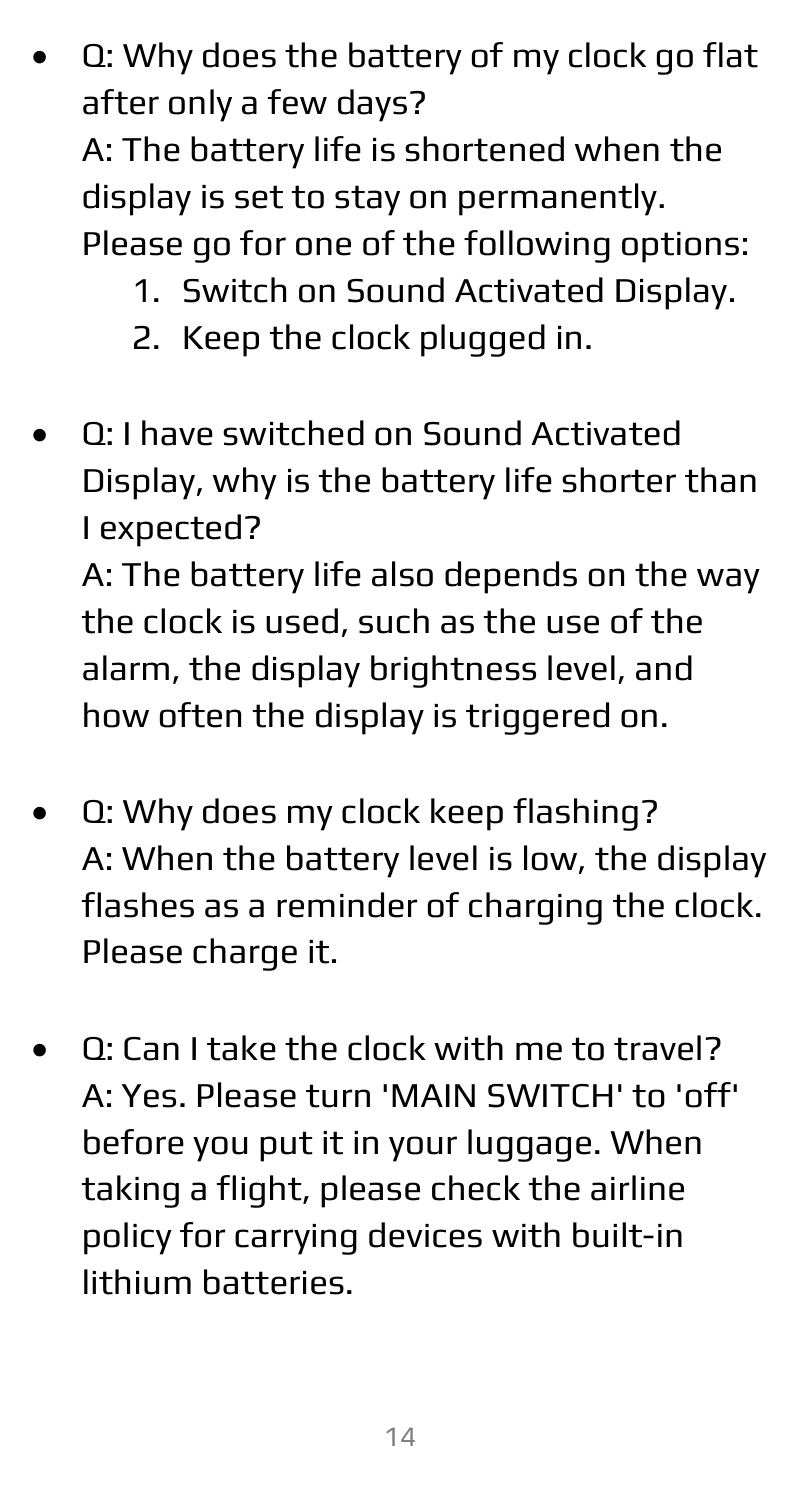• Q: What happens when I set more than one alarm?

A: When more than one alarm is activated, each alarm is independent if the gap between them is more than 25 minutes. If the gap between them is less than 25 minutes, when the later alarm starts, it overrides the earlier alarm, unless the earlier alarm has been switched off already.

- Q: Why do I have to touch the clock a few times to snooze it? A: The clock is snoozed by touching the top center of it. If you only use a fingertip to touch it, it is likely that you will miss the snooze area. Try to cover a bigger area when you snooze the alarm.
- Q: Why does the temperature on the clock differ from my thermometer reading? A: The accuracy of the clock's thermometer is  $±1°C$ , and it reflects the ambient temperature around the clock.